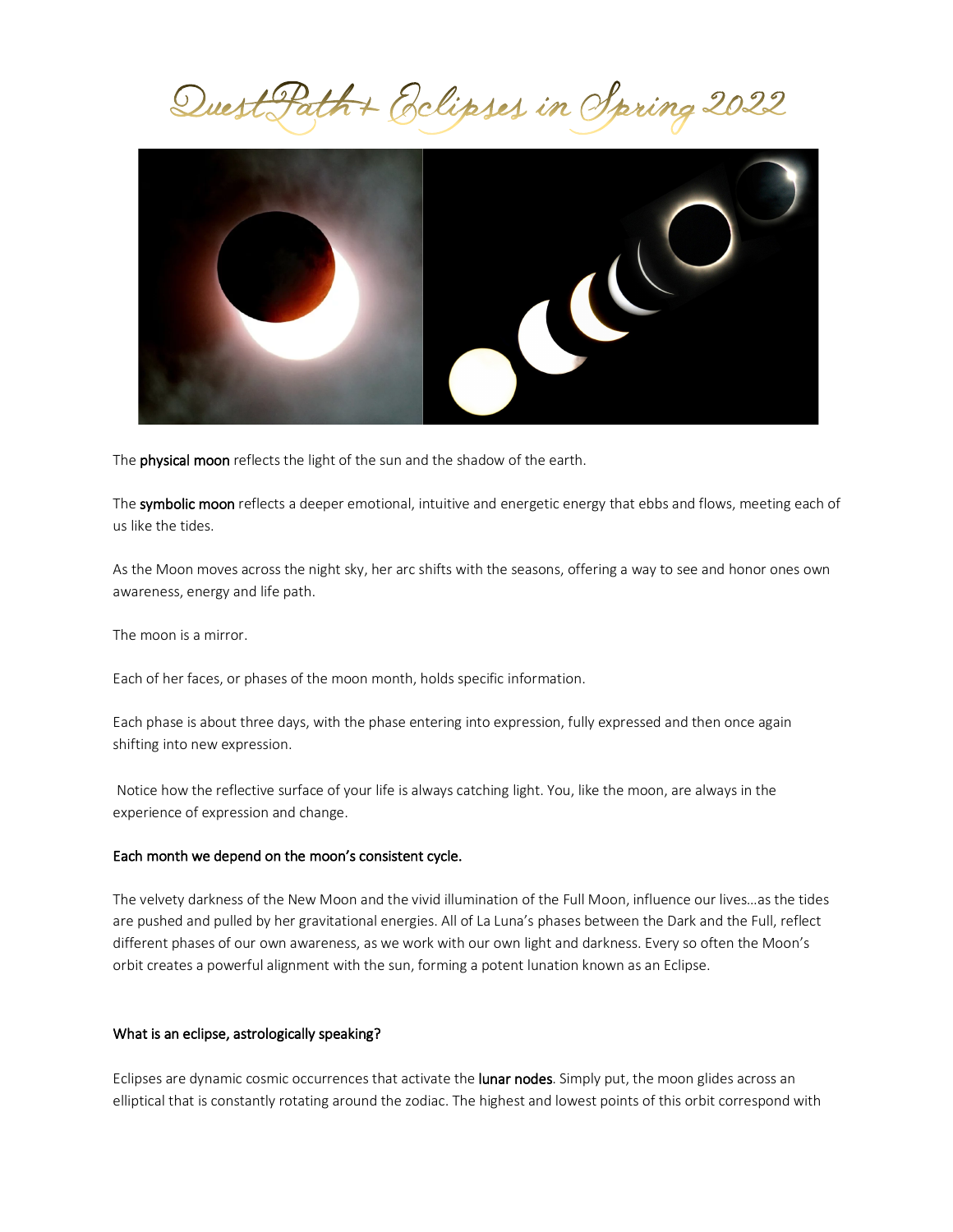the lunar nodes, which appear in our birth charts as south and north nodes. The south and north nodes, often referred to as the Nodes of Fate, symbolize our past (South) and future (North) — our karmic pathway. Accordingly, eclipses activate these nodes within our birth charts, illuminating our destiny.

\*For more about Nodes I recommend exploring Jan Spiller's book: Astrology for the Soul or New Moon Astrology

Although eclipses are major events, they're actually not that rare. There are between three and seven eclipses a year and they often occur in clusters.

2022 brings a series of eclipses starting with a partial solar eclipse in Taurus - this cluster is a continuation of November 2021 Eclipse cluster. These eclipse events tend to spur stunning shifts and major course changes that can promote growth.

# What is the difference between a solar and a lunar eclipse?

There are two types of eclipses: solar and lunar. Solar eclipses occur during the new moon phase when the sun and moon are positioned at the exact same degree within the same zodiac sign. In this configuration, the moon passes between the sun and earth, temporarily obscuring the sun. If this occurs during daylight the result is breathtaking: For several moments, the sun is completely obscured by moon's silhouette.

Lunar eclipses, on the other hand, correspond with the full moon phase. But, unlike a normal full moon that reflects the sun's illumination, during a lunar eclipse the moon emanates the Earth's shadow (known as the *umbra*). With Earth perfectly wedged between the sun and moon, the moon exudes a tawny-red tone, this distinctive hue is why it is often referred to as a "Blood Moon."



# What are the dates of all the eclipses in this 2022 Spring season?

Eclipses will occur the following dates this year:

- April 30: Partial Solar Eclipse in Taurus [New Moon]
- May 15: Total Lunar Eclipse in Taurus [Blood Moon/Full Moon]